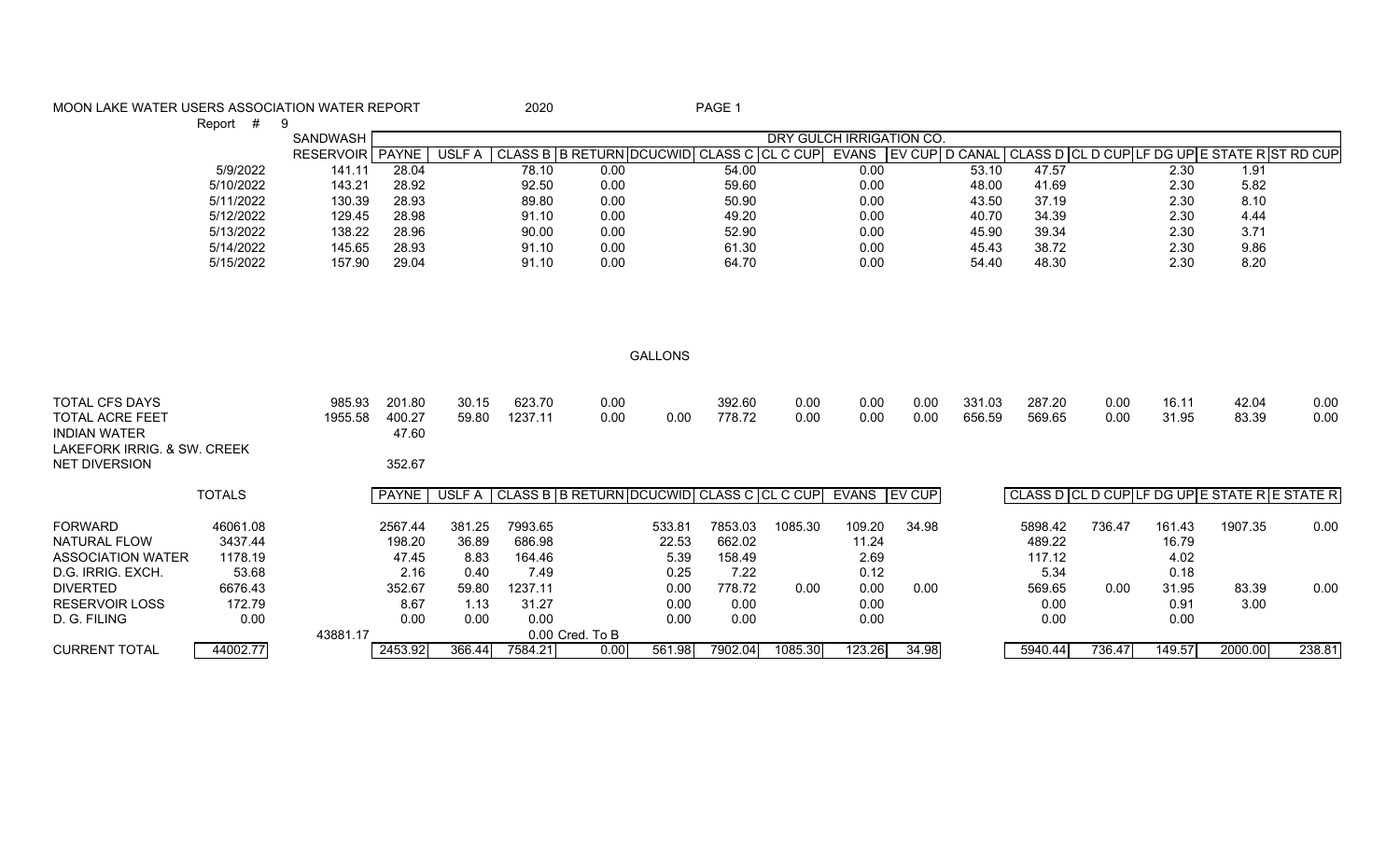## MOON LAKE WATER USERS ASSOCIATION WATER REPORT 2020 2020 PAGE 2

Report # 9 UPALCO | UPALCO SANDWASH SANDWASH | DG | ML | "C" | BSW | DRY GULCH MONARCH T.N. DODD | YFC PIPELINES PIPES CUP IRRIGATION CREEK FILING FILING CANAL FEEDER UINTAH CANAL CANAL CANAL 5/9/2022 19.42 5.53 3.80 26.35 6.77 55.35 0.00 8.00 63.35 5/10/2022 20.26 6.31 3.80 57.03 3.94 56.44 0.00 8.00 64.44 5/11/2022 20.67 6.31 3.80 72.73 6.32 56.53 0.00 8.00 64.53 5/12/2022 22.88 6.31 3.80 42.17 12.13 57.43 0.00 8.00 65.43 5/13/2022 22.29 6.56 3.80 37.42 22.76 56.45 0.00 8.00 64.45 5/14/2022 21.85 6.71 3.80 40.49 18.41 57.27 0.00 8.00 65.27 5/15/2022 22.02 6.10 3.80 60.98 10.65 63.30 0.00 8.00 71.30

| <b>TOTAL CFS DAYS</b><br><b>TOTAL ACRE FEET</b><br><b>INDIAN WATER</b><br>LAKEFORK IRRIG. & SW. CREEK<br><b>NET DIVERSION</b> | 149.39<br>296.32    | 0.00<br>0.00 | 43.83<br>86.94 | 26.60<br>52.76 | 0.00<br>0.00 | 0.00<br>0.00 | 337.17<br>668.78 | 80.98<br>160.62 | 402.77<br>798.89 | 0.00<br>0.00                 | 56.00<br>111.08 | 458.77<br>909.97 |
|-------------------------------------------------------------------------------------------------------------------------------|---------------------|--------------|----------------|----------------|--------------|--------------|------------------|-----------------|------------------|------------------------------|-----------------|------------------|
|                                                                                                                               | UP PPLNS UP PIP CUP |              | SW IRR         |                |              |              |                  |                 | <b>UINTAH</b>    | MONARCH <sub>T.N.</sub> DODD |                 |                  |
| <b>FORWARD</b>                                                                                                                | 1781.40             | 404.44       | $-117.78$      |                |              |              |                  | <b>BD/BSW</b>   | 4189.76          | 186.92                       | 516.03          |                  |
| NATURAL FLOW                                                                                                                  | 140.58              |              |                |                |              |              |                  |                 |                  |                              |                 |                  |
| ASSOCIATION WATER                                                                                                             | 33.85               |              |                |                |              |              |                  |                 | 320.84           | 4.32                         | 13.10           |                  |
| D.G. IRRIG. EXCH.                                                                                                             | 1.54                |              |                |                |              |              |                  |                 | 14.62            | 0.20                         | 0.60            |                  |
| <b>DIVERTED</b>                                                                                                               | 296.32              | 0.00         | 86.94          |                |              |              |                  |                 | 798.89           | 0.00                         | 111.08          |                  |
| <b>RESERVOIR LOSS</b>                                                                                                         | 9.95                |              |                |                |              |              |                  |                 | 38.32            | 0.00                         | 8.05            |                  |
| D. G. FILING                                                                                                                  | 0.00                |              |                |                |              |              |                  |                 |                  |                              |                 |                  |
| <b>CURRENT TOTAL</b>                                                                                                          | 1651.10             | 404.44       | $-204.72$      |                |              |              |                  |                 | 3688.01          | 191.44                       | 410.60          |                  |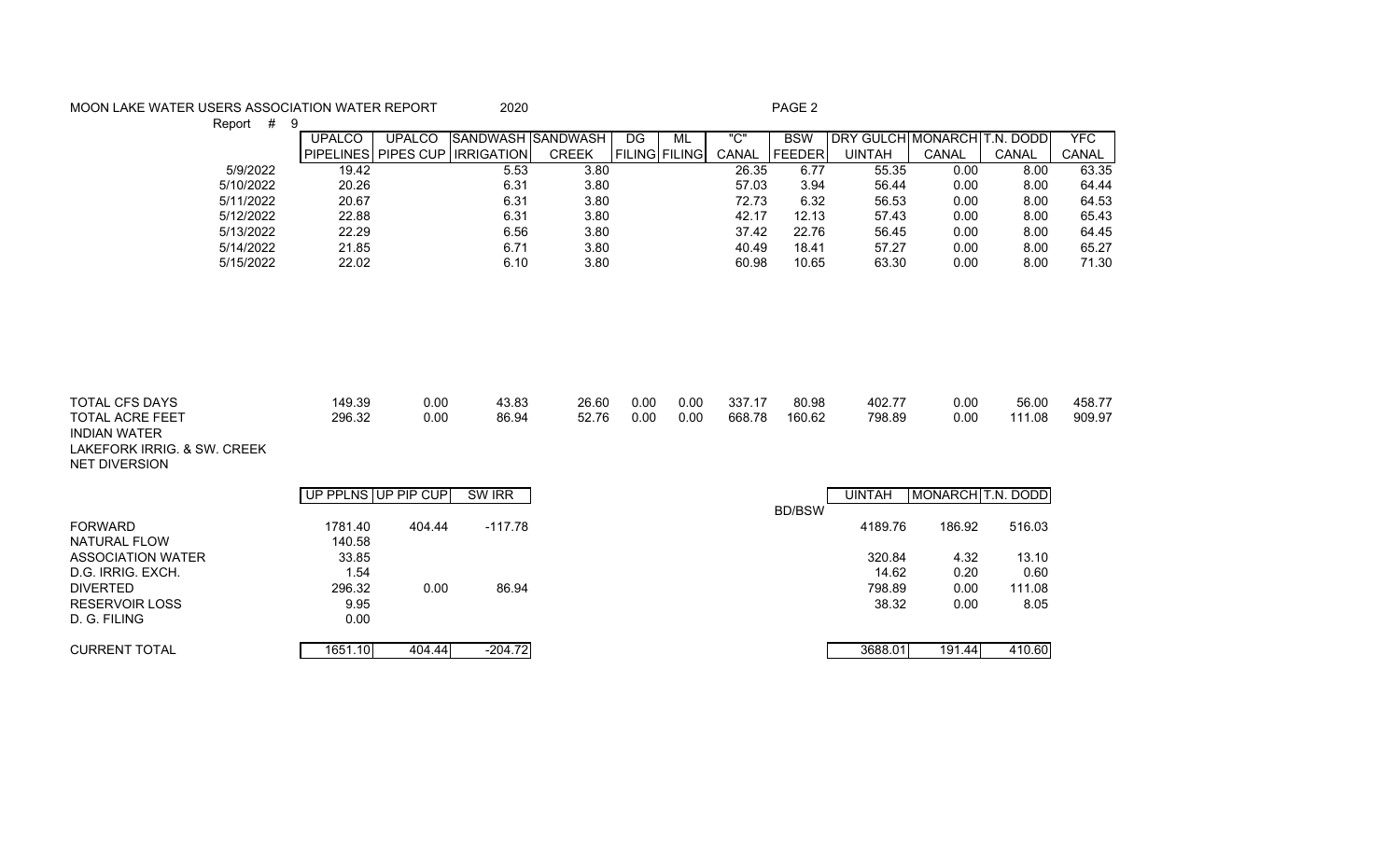## MOON LAKE WATER USERS ASSOCIATION WATER REPORT **Example 200** 2020 2020 PAGE 3

|                             | Report #  | -9             |                 |                            |         |          |               |                 |               |              |              |                |                |           |                     |               |
|-----------------------------|-----------|----------------|-----------------|----------------------------|---------|----------|---------------|-----------------|---------------|--------------|--------------|----------------|----------------|-----------|---------------------|---------------|
|                             |           | <b>BSW ROO</b> | BSW ROO.        | LF IRRIGATION CO. USLF LFI |         |          | <b>FARNS.</b> | LF WEST         | <b>SOUTH</b>  | <b>PURDY</b> |              | UTLAND MURDOCK | <b>GILBERT</b> |           | U.S.                | <b>REDCAP</b> |
|                             |           | <b>TURNOUT</b> | XCL USE C CANAL |                            | LFI     |          | CANAL         | (BONETA)        | <b>BONETA</b> | <b>DITCH</b> | <b>DITCH</b> | CANAL          | PIPELINE       |           | <b>LAKEFORK</b>     |               |
|                             | 5/9/2022  | 2.21           | 0.00            | 16.20                      | 13.90   |          | 119.90        | 24.40           | 3.90          | 1.78         | 6.11         | 0.61           | 2.61           |           | 96.00               | 14.10         |
|                             | 5/10/2022 | 2.49           | 0.00            | 16.60                      | 14.30   |          | 120.20        | 18.20           | 3.96          | 1.53         | 6.36         | 0.61           | 2.61           |           | 123.20              | 15.20         |
|                             | 5/11/2022 | 2.39           | 0.00            | 16.00                      | 13.70   |          | 119.90        | 24.30           | 4.12          | 0.81         | 7.11         | 0.61           | 2.61           |           | 129.80              | 14.90         |
|                             | 5/12/2022 | 2.26           | 0.00            | 15.90                      | 13.60   |          | 119.80        | 24.50           | 4.16          | 0.74         | 8.64         | 0.61           | 2.61           |           | 129.20              | 14.60         |
|                             | 5/13/2022 | 2.85           | 0.00            | 15.30                      | 13.00   |          | 119.30        | 24.40           | 3.97          | 2.81         | 7.10         | 0.61           | 2.61           |           | 129.20              | 15.10         |
|                             | 5/14/2022 | 2.80           | 0.00            | 15.50                      | 13.20   |          | 118.90        | 24.40           | 3.95          | 1.96         | 7.98         | 0.61           | 2.61           |           | 129.90              | 15.00         |
|                             | 5/15/2022 | 2.75           | 0.00            | 15.50                      | 13.20   |          | 119.50        | 24.50           | 4.14          | 1.74         | 8.21         | 0.61           | 2.61           |           | 129.20              | 20.90         |
|                             |           |                |                 |                            |         |          |               |                 |               |              |              |                |                |           |                     |               |
|                             |           |                |                 |                            |         |          |               |                 |               |              |              |                |                |           |                     |               |
|                             |           |                |                 |                            |         |          |               |                 |               |              |              |                |                |           |                     |               |
|                             |           |                |                 |                            |         |          |               |                 |               |              |              |                |                |           |                     |               |
|                             |           |                |                 |                            |         |          |               |                 |               |              |              |                |                |           |                     |               |
|                             |           |                |                 |                            |         |          |               |                 |               |              |              |                |                |           |                     |               |
|                             |           |                |                 |                            |         |          |               |                 |               |              |              |                |                |           |                     |               |
| <b>TOTAL CFS DAYS</b>       |           | 17.75          | 0.00            | 111.00                     | 94.89   | 6.38     | 837.50        | 164.70          | 28.20         | 11.37        | 51.51        | 4.28           | 18.24          |           | 866.50              | 109.80        |
| <b>TOTAL ACRE FEET</b>      |           | 35.21          | 0.00            | 220.17                     | 188.22  | 12.64    | 1661.18       | 326.68          | 55.93         | 22.55        | 102.17       | 8.50           | 36.17          |           | 1718.70             | 217.79        |
| <b>INDIAN WATER</b>         |           |                |                 |                            |         |          |               |                 |               | 16.36        | 39.87        | 5.32           |                |           |                     |               |
| LAKEFORK IRRIG. & SW. CREEK |           |                |                 |                            |         |          |               |                 |               |              |              |                |                |           |                     |               |
| <b>NET DIVERSION</b>        |           |                |                 |                            |         |          |               |                 |               | 6.19         | 62.30        |                |                |           |                     |               |
|                             |           | R CITY         |                 | LF C                       | LFI     | USLF LFI | <b>FARNS</b>  | LF WEST SO. BON |               | <b>PURDY</b> |              | UTLAND MURDOCK | <b>GILBERT</b> |           | D.G. IRR U.S. LKFK. | <b>REDCAP</b> |
|                             |           |                |                 |                            |         |          |               |                 |               |              |              |                |                | 472 Acres | $-2707.08$          | $-554.86$     |
| <b>FORWARD</b>              |           | 2920.58        |                 |                            | 1132.29 | 66.33    | 9271.50       | 1959.37         | 392.01        | 249.41       | 739.86       | 77.99          | 0.00           |           |                     |               |
| <b>NATURAL FLOW</b>         |           |                |                 |                            | 98.94   | 5.58     | 821.26        | 132.94          | 35.54         | 17.62        | 56.75        | 4.38           |                | 43.31     |                     |               |
| <b>ASSOCIATION WATER</b>    |           |                |                 |                            | 24.01   | 1.35     | 193.82        | 45.83           | 10.87         | 4.86         | 15.67        | 1.21           |                | 10.37     |                     |               |
| D.G. IRRIG. EXCH.           |           |                |                 |                            | 1.09    | 0.06     | 8.83          | 2.09            | 0.50          | 0.22         | 0.71         | 0.06           |                |           |                     |               |
| <b>DIVERTED</b>             |           | 35.21          |                 |                            | 188.22  | 12.64    | 1661.18       | 326.68          | 55.93         | 6.19         | 62.30        | 8.50           |                |           | 1718.70             | 217.79        |
| <b>RESERVOIR LOSS</b>       |           | 0.00           |                 |                            | 5.31    | 0.47     | 52.69         | 12.06           | 0.75          | 0.00         | 0.00         | 0.24           |                |           |                     |               |
| D. G. FILING                |           |                |                 |                            |         |          |               |                 |               |              |              |                |                | 0.00      |                     |               |
|                             |           |                |                 |                            |         |          |               |                 |               |              |              |                |                |           |                     | 36.17 P       |
| <b>CURRENT TOTAL</b>        |           | 2885.37        |                 |                            | 1062.81 | 60.21    | 8581.53       | 1801.49         | 382.23        | 265.92       | 750.68       | 74.90          | 0.00           |           | $-4425.78$          | $-808.82$     |